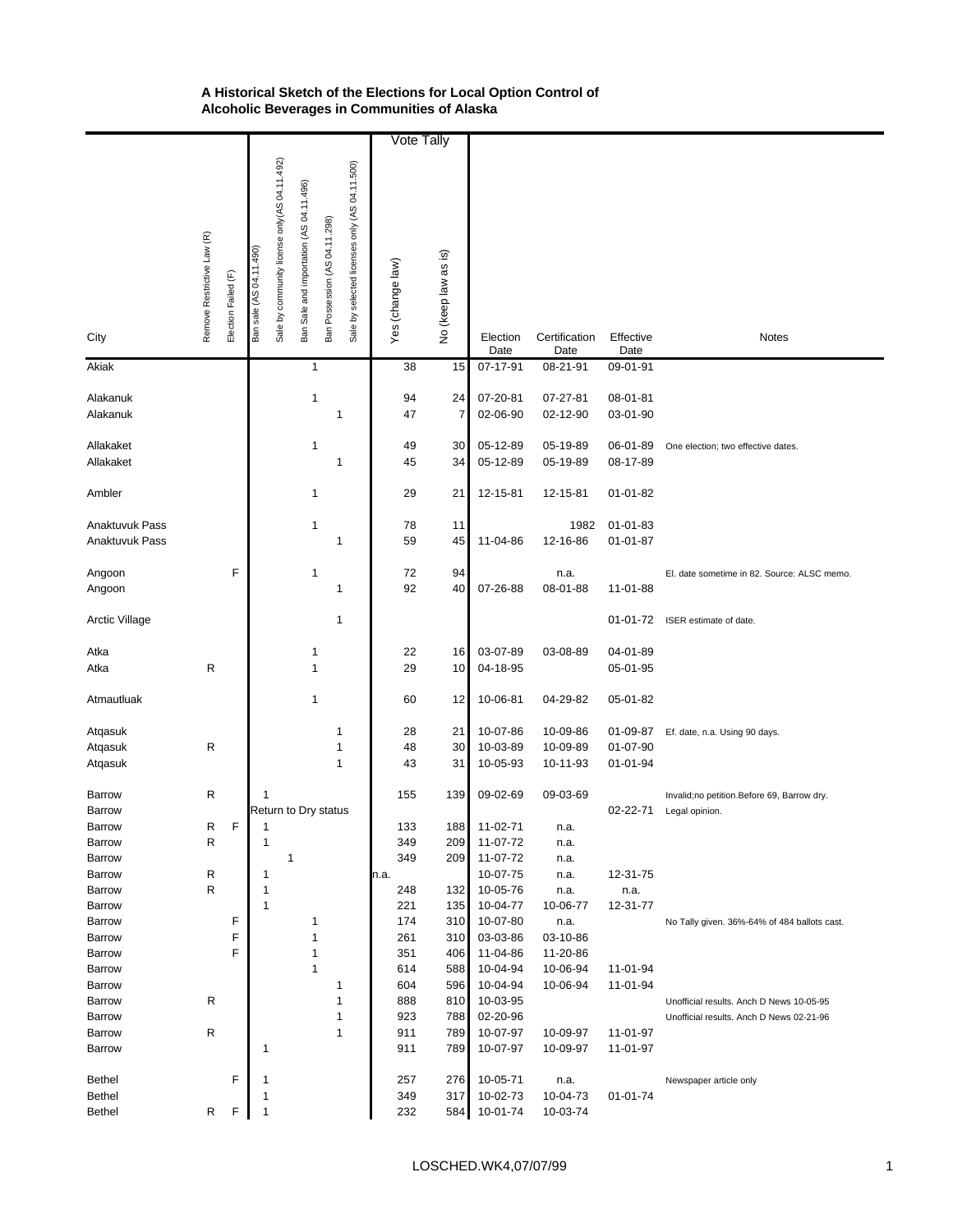|                       |                            |                     |                         |                                               |                                         |                               |                                               |   | <b>Vote Tally</b> |                              |                  |                                                                       |                   |                                                                                                                    |
|-----------------------|----------------------------|---------------------|-------------------------|-----------------------------------------------|-----------------------------------------|-------------------------------|-----------------------------------------------|---|-------------------|------------------------------|------------------|-----------------------------------------------------------------------|-------------------|--------------------------------------------------------------------------------------------------------------------|
| City                  | Remove Restrictive Law (R) | Election Failed (F) | Ban sale (AS 04.11.490) | Sale by community license only (AS 04.11.492) | Ban Sale and importation (AS 04.11.496) | Ban Possession (AS 04.11.298) | Sale by selected licenses only (AS 04.11.500) |   | Yes (change law)  | <u>is</u><br>No (keep law as | Election<br>Date | Certification<br>Date                                                 | Effective<br>Date | <b>Notes</b>                                                                                                       |
| <b>Bethel</b>         |                            |                     |                         |                                               |                                         |                               |                                               |   |                   |                              |                  | Was there an election that changed Bethel's status between 74 and 77? |                   | ABC Board and City of Bethel start this                                                                            |
| <b>Bethel</b>         | R                          | F                   | 1                       |                                               |                                         |                               |                                               |   | 207               | 611                          | 10-04-77         | 10-06-77                                                              | 11-01-77          | history in 1977, not 1974.                                                                                         |
| <b>Bethel</b>         |                            | F                   |                         |                                               |                                         | 1                             |                                               |   | 203               | 610                          | 10-07-80         | 10-09-80                                                              |                   |                                                                                                                    |
| <b>Bethel</b>         | R                          | F                   |                         | 1                                             |                                         |                               |                                               |   | 223               | 586                          | 10-07-80         | 10-09-80                                                              |                   |                                                                                                                    |
| <b>Bethel</b>         | R                          | F                   |                         |                                               | 1                                       |                               |                                               |   | 398               | 720                          | 10-02-84         | 10-04-84                                                              |                   |                                                                                                                    |
| <b>Bethel</b>         |                            | F                   |                         |                                               |                                         |                               | 1                                             |   | 225               | 442                          | 07-26-88         | 07-28-88                                                              |                   |                                                                                                                    |
|                       |                            |                     |                         |                                               |                                         |                               |                                               |   |                   |                              |                  |                                                                       |                   |                                                                                                                    |
| <b>Bethel</b>         | R                          | F                   |                         |                                               |                                         |                               |                                               | 1 | 240               | 368                          | 08-09-88         | 08-11-88                                                              |                   | " under a beverage dispensary license 'Bar'"                                                                       |
| <b>Bethel</b>         | R                          | F                   |                         |                                               |                                         |                               |                                               | 1 | 253               | 374                          | 08-23-88         | 08-25-88                                                              |                   | " restaurant or eating place license"                                                                              |
| <b>Bethel</b>         | R                          | F                   |                         |                                               |                                         |                               |                                               | 1 | 326               | 367                          | 09-13-88         | 09-15-88                                                              |                   | Bar and eating place and club and Pkg store                                                                        |
| <b>Bethel</b>         | R                          | F                   |                         |                                               |                                         |                               |                                               | 1 | 407               | 493                          | 10-03-89         | 10-05-89                                                              |                   | Bar and eating place                                                                                               |
| <b>Bethel</b>         |                            | F                   |                         |                                               |                                         | 1                             |                                               |   | 337               | 577                          | 10-02-90         | 10-04-90                                                              |                   |                                                                                                                    |
| <b>Bethel</b>         |                            | F                   |                         |                                               |                                         |                               | 1                                             |   | 711               | 945                          | 10-03-95         | 10-05-95                                                              |                   |                                                                                                                    |
| <b>Bethel</b>         | R                          | F                   | 1                       |                                               |                                         |                               |                                               |   | 359               | 661                          | 10-07-97         |                                                                       |                   | Unofficial results. Anch D News 10-8-97                                                                            |
| Birch Creek*          |                            |                     |                         |                                               |                                         |                               | 1                                             |   | 13                | 2                            | 10-06-87         | 10-22-87                                                              | 11-01-87          |                                                                                                                    |
| <b>Brevig Mission</b> |                            |                     |                         |                                               |                                         | 1                             |                                               |   | 26                | 14                           | 03-08-83         | 03-08-83                                                              | 04-01-83          |                                                                                                                    |
| <b>Brevig Mission</b> |                            |                     |                         |                                               |                                         |                               | 1                                             |   | 34                | 32                           | 03-03-99         | 05-06-99                                                              |                   |                                                                                                                    |
|                       |                            |                     |                         |                                               |                                         |                               |                                               |   |                   |                              |                  |                                                                       |                   | Source: Brevig Mission city clerk. 05-27-99                                                                        |
| <b>Buckland</b>       |                            |                     |                         |                                               |                                         | 1                             |                                               |   | 52                | 6                            | 05-10-82         | 05-11-82                                                              | 06-01-82          |                                                                                                                    |
| Chalkyitsik*          |                            |                     |                         |                                               |                                         | 1                             |                                               |   | 21                | 2                            | 07-20-82         | 07-28-82                                                              | 08-01-82          |                                                                                                                    |
| Chefornak             |                            |                     |                         |                                               | 1                                       |                               |                                               |   | 62                | 14                           | 05-20-82         | 06-23-82                                                              |                   | Sale OR importation. Declared invalid.                                                                             |
| Chefornak             |                            |                     |                         |                                               | 1                                       |                               |                                               |   | 48                | 29                           | 10-14-82         | 10-15-82                                                              | 11-01-82          |                                                                                                                    |
|                       |                            |                     |                         |                                               |                                         |                               |                                               |   |                   |                              |                  |                                                                       |                   |                                                                                                                    |
| Chevak                |                            |                     |                         |                                               |                                         | 1                             |                                               |   | 93                | 24                           | 10-07-80         | 11-15-80                                                              |                   | Possession and importation. Declared Invalid                                                                       |
| Chevak                | R                          | F                   |                         |                                               |                                         | 1                             |                                               |   | 63                | 88                           | 10-02-90         | 10-02-90                                                              | 11-01-90          | In file for 1980 election one documents says<br>ballot included possession; other document<br>does not state this. |
| Deering               |                            |                     |                         |                                               |                                         | 1                             |                                               |   | 32                | 24                           | 05-26-82         | 06-01-82                                                              | 07-01-82          |                                                                                                                    |
| Diomede               |                            |                     |                         |                                               |                                         | 1                             |                                               |   | 27                | 11                           | 09-10-81         | 09-29-81                                                              | 10-01-81          |                                                                                                                    |
| Dot Lake              |                            | F                   |                         |                                               |                                         |                               | $\mathbf{1}$                                  |   | 14                | 18                           | 07-14-87         | 07-31-87                                                              |                   |                                                                                                                    |
| Eagle                 |                            | F                   |                         |                                               |                                         |                               |                                               |   | 15                | 65                           | 10-03-89         | 10-09-89                                                              |                   |                                                                                                                    |
| Eek                   |                            |                     |                         |                                               |                                         | 1                             |                                               |   | 90                | 15                           | 11-27-82         | 11-27-82                                                              | 12-01-82          |                                                                                                                    |
| Egegik                |                            | F                   | 1                       |                                               |                                         |                               |                                               |   | 39                | 54                           | 03-08-83         | 03-23-83                                                              |                   |                                                                                                                    |
| Ekwok                 |                            |                     |                         |                                               |                                         | 1                             |                                               |   | 20                | 3                            | 06-10-82         | 06-11-82                                                              | 07-01-82          | Ef. date from ALSC memo.                                                                                           |
| Ekwok                 | R                          |                     |                         |                                               |                                         | 1                             |                                               |   | 21                | 9                            | 07-19-85         | 07-24-85                                                              | 08-01-85          |                                                                                                                    |
|                       |                            |                     |                         |                                               |                                         |                               |                                               |   |                   |                              |                  |                                                                       |                   |                                                                                                                    |
| Elim                  |                            |                     |                         |                                               |                                         | 1                             |                                               |   | 49                | 17                           | 08-24-81         | 08-27-81                                                              | 09-01-81          |                                                                                                                    |
| Emmonak               |                            |                     |                         |                                               |                                         | $\mathbf{1}$                  |                                               |   | 54                | 12                           | 10-12-81         | 10-12-81                                                              | 11-01-81          |                                                                                                                    |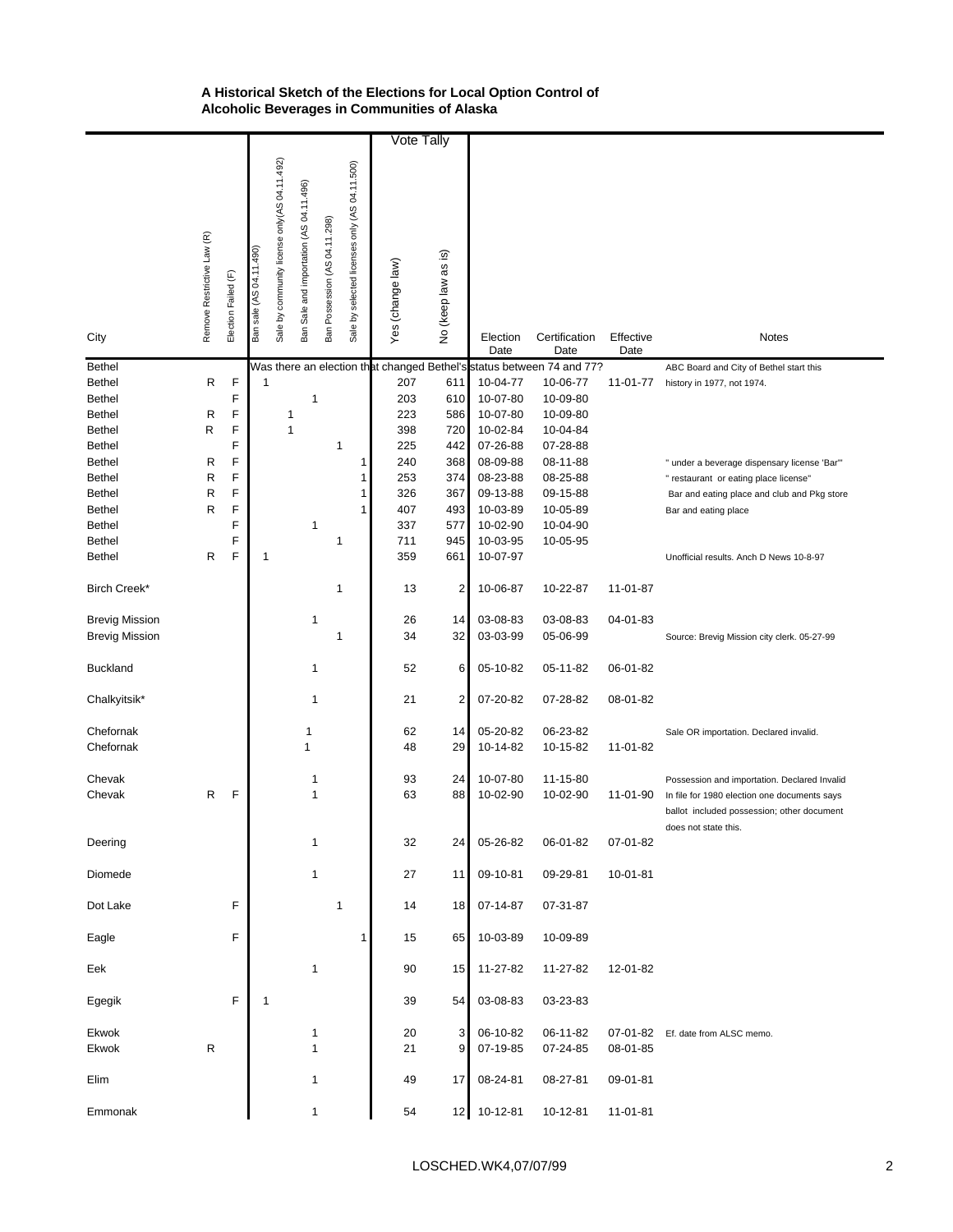|                                                                                                |                            |                     |                         |                                               |                                         |                               |                                                    | <b>Vote Tally</b>                                       |                                   |                                                                            |                                                      |                                              |                                                                                                                                                                                                                                                                                                                                                                                       |
|------------------------------------------------------------------------------------------------|----------------------------|---------------------|-------------------------|-----------------------------------------------|-----------------------------------------|-------------------------------|----------------------------------------------------|---------------------------------------------------------|-----------------------------------|----------------------------------------------------------------------------|------------------------------------------------------|----------------------------------------------|---------------------------------------------------------------------------------------------------------------------------------------------------------------------------------------------------------------------------------------------------------------------------------------------------------------------------------------------------------------------------------------|
| City                                                                                           | Remove Restrictive Law (R) | Election Failed (F) | Ban sale (AS 04.11.490) | Sale by community license only (AS 04.11.492) | Ban Sale and importation (AS 04.11.496) | Ban Possession (AS 04.11.298) | selected licenses only (AS 04.11.500)<br>δ<br>Sale | Yes (change law)                                        | No (keep law as is)               | Election<br>Date                                                           | Certification<br>Date                                | Effective<br>Date                            | <b>Notes</b>                                                                                                                                                                                                                                                                                                                                                                          |
| Emmonak                                                                                        |                            |                     |                         |                                               |                                         |                               | $\mathbf{1}$                                       | 104                                                     | 89                                | 10-01-91                                                                   | 10-07-91                                             | 07-14-92                                     |                                                                                                                                                                                                                                                                                                                                                                                       |
| Fort Yukon<br>Fort Yukon<br>Fort Yukon<br>Fort Yukon<br>Fort Yukon<br>Fort Yukon<br>Fort Yukon | R<br>R<br>R                | F                   | 1<br>1<br>1             | $\mathbf{1}$                                  | 1<br>1<br>1                             |                               |                                                    | 86<br>80<br>100<br>135<br>158<br>na<br>failed by 2 to 1 | 68<br>39<br>73<br>122<br>53<br>na | $01 - 10 - 61$<br>04-11-72<br>11-07-72<br>11-06-84<br>08-06-85<br>05-13-96 | 01-10-61<br>04-12-72<br>n.a.<br>11-26-84<br>08-26-85 | 12-01-84<br>09-01-85<br>09-01-85<br>06-17-96 | Election contested<br>Declared invalid. Not separate ballot.<br>Declared invalid. Not a municipal election.<br>After 8/85 election, Ft. Yukon City Mgr. reports<br>election results to ABC Board and requests<br>application for community liquor license on behalf<br>of city council.<br>Unofficial results. Anch D News 5-23-96.<br>On 6-17-96 city council certified election and |
|                                                                                                |                            |                     |                         |                                               |                                         |                               |                                                    |                                                         |                                   |                                                                            |                                                      |                                              | reinstated the city liquor store option. Phone<br>conversation with City Manager, 6-3-99.                                                                                                                                                                                                                                                                                             |
| Gambell<br>Gambell                                                                             |                            |                     |                         |                                               | $\mathbf{1}$                            |                               | $\mathbf 1$                                        | 79<br>72                                                | 10<br>13                          | 08-22-81<br>12-23-86                                                       | 08-25-81<br>12-29-86                                 | 09-01-81<br>$01 - 01 - 87$                   |                                                                                                                                                                                                                                                                                                                                                                                       |
| Golovin<br>Golovin                                                                             | R                          | F                   |                         |                                               | 1<br>$\mathbf{1}$                       |                               |                                                    | 26<br>22                                                | 19<br>31                          | n.a.<br>01-16-84                                                           | n.a.<br>01-17-84                                     | 07-01-81<br>02-01-84                         | Source: ALSC memo.                                                                                                                                                                                                                                                                                                                                                                    |
| Goodnews Bay<br>Goodnews Bay                                                                   |                            |                     |                         |                                               | 1                                       |                               | 1                                                  | 36<br>37                                                | 25<br>11                          | 11-08-83<br>01-14-91                                                       | 11-08-83<br>01-18-91                                 | 12-01-83<br>02-01-91                         |                                                                                                                                                                                                                                                                                                                                                                                       |
| Grayling                                                                                       |                            | F                   |                         |                                               | 1                                       |                               |                                                    | 34                                                      | 34                                |                                                                            | n.a.                                                 |                                              | El. date, late 81 or in 82. Source: ALSC memo.                                                                                                                                                                                                                                                                                                                                        |
| Grayling                                                                                       |                            |                     |                         |                                               | 1                                       |                               |                                                    | 43                                                      | 37                                | 03-05-85                                                                   | 03-12-85                                             | 06-12-85                                     | 43 voted "dry"; 37 voted "wet". Ef. Date: 90 days                                                                                                                                                                                                                                                                                                                                     |
| Grayling                                                                                       | R                          |                     |                         |                                               | 1                                       |                               |                                                    | 36                                                      | 25                                | 07-31-91                                                                   | 08-02-91                                             | 08-03-91                                     | Ef. Date, n.a. Using next day.                                                                                                                                                                                                                                                                                                                                                        |
| Grayling                                                                                       |                            |                     |                         |                                               | 1                                       |                               |                                                    | 36                                                      | 23                                | 12-28-93                                                                   | 01-04-94                                             | 02-01-94                                     |                                                                                                                                                                                                                                                                                                                                                                                       |
| Grayling                                                                                       | R                          |                     |                         |                                               | 1                                       |                               |                                                    | 36                                                      | 27                                | 11-05-96                                                                   | 11-12-96                                             | 11-12-96                                     |                                                                                                                                                                                                                                                                                                                                                                                       |
| Grayling                                                                                       |                            |                     | 1                       |                                               |                                         |                               |                                                    | 36                                                      | 27                                | 11-05-96                                                                   | 11-12-96                                             | 11-12-96                                     |                                                                                                                                                                                                                                                                                                                                                                                       |
| Gulkana                                                                                        |                            |                     |                         |                                               | 1                                       |                               |                                                    | 17                                                      | 3                                 | 01-14-97                                                                   | 01-28-97                                             | 02-01-97                                     |                                                                                                                                                                                                                                                                                                                                                                                       |
| <b>Holy Cross</b>                                                                              |                            |                     |                         |                                               | 1                                       |                               |                                                    | 70                                                      | 44                                | 06-12-83                                                                   | 06-13-83                                             | 07-01-83                                     | ABC Board goes by this election as the effective                                                                                                                                                                                                                                                                                                                                      |
| <b>Holy Cross</b>                                                                              | R                          |                     |                         |                                               | 1                                       |                               |                                                    | 53                                                      | 49                                | 04-23-91                                                                   | 04-24-91                                             | 05-23-91                                     | one (See 2/4/97 Schedule). Reason: No letter<br>of certification on file for 1991 election.                                                                                                                                                                                                                                                                                           |
| Hooper Bay                                                                                     |                            |                     |                         |                                               | 1                                       |                               |                                                    | 103                                                     | 44                                | 03-01-83                                                                   | 03-01-83                                             | 04-01-83                                     |                                                                                                                                                                                                                                                                                                                                                                                       |
| Hughes                                                                                         |                            |                     | 1                       |                                               |                                         |                               |                                                    | 17                                                      | 4                                 | 03-02-93                                                                   | 03-29-93                                             | 04-01-93                                     |                                                                                                                                                                                                                                                                                                                                                                                       |
| Huslia                                                                                         |                            |                     |                         |                                               | 1                                       |                               |                                                    | 46                                                      | 39                                | 06-29-82                                                                   | n.a.                                                 | 08-01-82                                     |                                                                                                                                                                                                                                                                                                                                                                                       |
| Huslia                                                                                         | R                          |                     |                         |                                               | 1                                       |                               |                                                    | 53                                                      | 40                                | 11-02-82                                                                   | 11-10-82                                             | 12-02-82                                     |                                                                                                                                                                                                                                                                                                                                                                                       |
| Huslia                                                                                         |                            |                     | 1                       |                                               |                                         |                               |                                                    | 37                                                      | 13                                | 03-14-89                                                                   | 03-23-89                                             | 04-01-89                                     |                                                                                                                                                                                                                                                                                                                                                                                       |
| lliamna*                                                                                       |                            |                     | 1                       |                                               |                                         |                               |                                                    | 35                                                      | 24                                | 10-05-82                                                                   | 10-25-82                                             | 01-23-83                                     |                                                                                                                                                                                                                                                                                                                                                                                       |
| Kake                                                                                           |                            |                     |                         | 1                                             |                                         |                               |                                                    |                                                         |                                   | 03-03-69                                                                   |                                                      | 06-03-69                                     | All records destroyed in 1971 fire. Date here<br>is mentioned in article in Petersburg Press                                                                                                                                                                                                                                                                                          |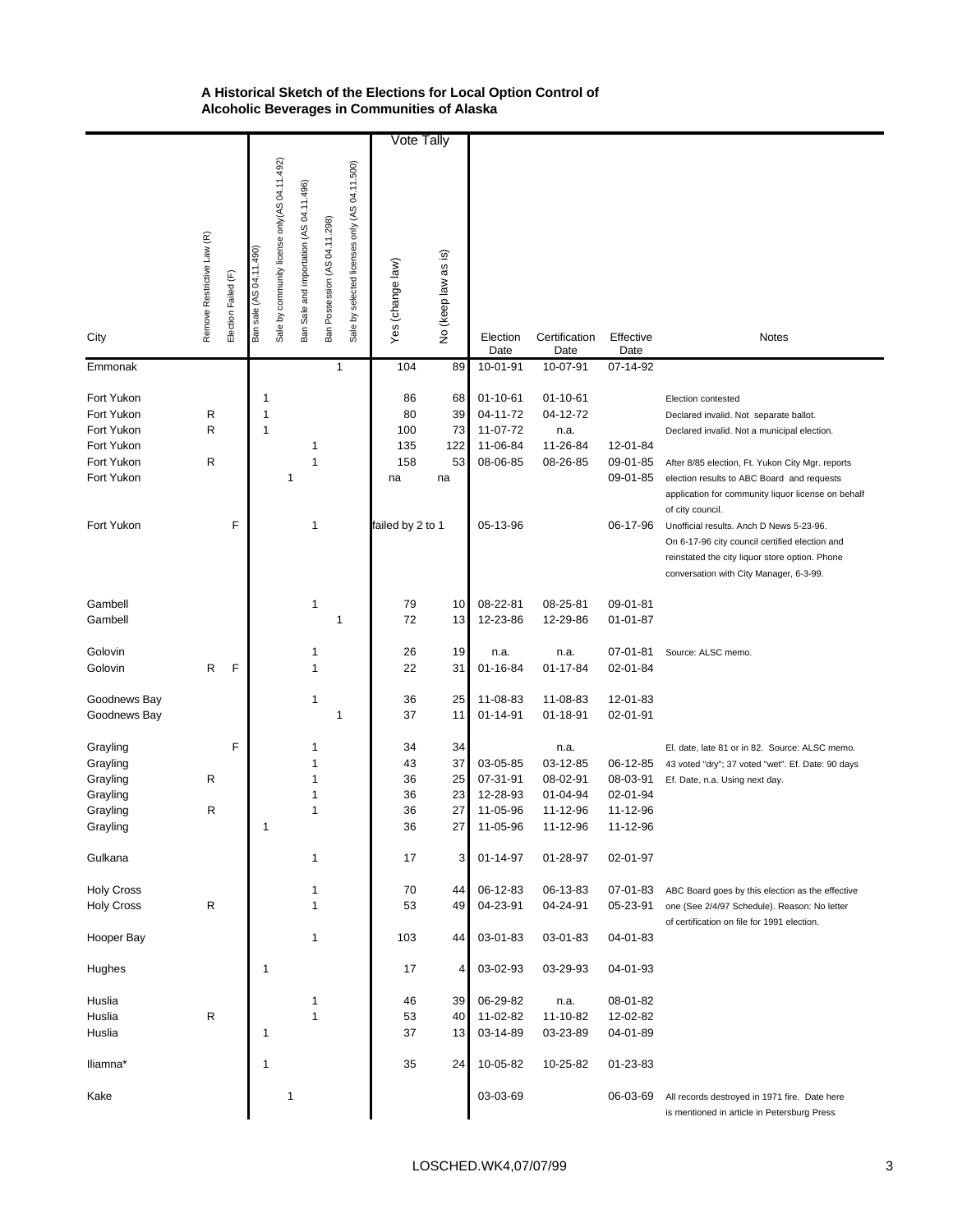| City                    | Remove Restrictive Law (R) | Election Failed (F) | Ban sale (AS 04.11.490) | Sale by community license only (AS 04.11.492) | Ban Sale and importation (AS 04.11.496) | Ban Possession (AS 04.11.298) | Sale by selected licenses only (AS 04.11.500) | <b>Vote Tally</b><br>Yes (change law) | <u>@</u><br>No (keep law as | Election<br>Date                 | Certification<br>Date            | Effective<br>Date    | Notes                                                      |
|-------------------------|----------------------------|---------------------|-------------------------|-----------------------------------------------|-----------------------------------------|-------------------------------|-----------------------------------------------|---------------------------------------|-----------------------------|----------------------------------|----------------------------------|----------------------|------------------------------------------------------------|
|                         |                            |                     |                         |                                               |                                         |                               |                                               |                                       |                             |                                  |                                  |                      | 3/12/69. Ef. Date, n.a. Using 90 days.                     |
| Kaktovik                |                            |                     |                         |                                               |                                         | $\mathbf{1}$                  |                                               | 56                                    | 39                          | 08-01-89                         | 08-07-89                         | 11-05-89             |                                                            |
| Kaltag<br>Kaltag        | R                          |                     |                         |                                               | 1<br>1                                  |                               |                                               | 39<br>58                              | 36<br>17                    | 12-28-81<br>07-30-84             | n.a.<br>07-31-84                 | 01-01-82<br>08-01-84 | Ef. Date from ALSC memo.<br>Ef. Date, n.a. Using next day. |
| Kasigluk                |                            |                     |                         |                                               | 1                                       |                               |                                               | 74                                    | 3                           | 10-04-83                         | 10-17-83                         | 11-01-83             |                                                            |
| Kiana<br>Kiana<br>Kiana | R<br>R                     | F                   |                         |                                               | 1<br>1                                  | 1                             |                                               | 85<br>60<br>71                        | 50<br>80<br>62              | 03-15-82<br>11-23-82<br>11-10-83 | 03-16-82<br>11-23-82<br>11-11-83 | 04-01-82<br>11-12-83 | Ef. Date, n.a. Using next day.                             |
| Kiana                   |                            |                     |                         |                                               |                                         | 1                             |                                               | 69                                    | 58                          | 03-12-84                         | 03-13-84                         | 04-01-84             |                                                            |
| Kiana                   | R                          |                     |                         |                                               |                                         | 1                             |                                               | 76                                    | 53                          | 06-19-84                         | n.a.                             | 07-01-84             |                                                            |
| Kiana                   |                            | F                   |                         |                                               |                                         | 1                             |                                               | 61                                    | 67                          | 10-06-86                         | 10-21-86                         | 11-01-86             |                                                            |
| Kiana                   |                            |                     |                         |                                               |                                         | 1                             |                                               | 81                                    | 38                          | 12-08-87                         | 12-17-87                         | 01-01-88             |                                                            |
| Kipnuk*                 |                            |                     |                         |                                               | 1                                       |                               |                                               | 82                                    | 7                           | 10-05-82                         | 10-25-82                         | 11-01-82             |                                                            |
| Kivalina                |                            |                     |                         |                                               | 1                                       |                               |                                               | 65                                    | 27                          | 04-06-82                         |                                  | 05-01-82             | Ef. Date from ALSC memo.                                   |
| Kivalina                | R                          | F                   |                         |                                               | 1                                       |                               |                                               | 33                                    | 79                          | 01-08-85                         | 01-09-85                         | 02-01-85             |                                                            |
| Klawock                 |                            |                     |                         | 1                                             |                                         |                               |                                               | 111                                   | 70                          | 10-05-93                         | 10-11-93                         | 10-11-93             |                                                            |
| Kobuk                   |                            |                     |                         |                                               | 1                                       |                               |                                               | 14                                    | 1                           | 05-05-83                         |                                  | 08-05-83             | Ef. Date, n.a. Using 90 days.                              |
| Kobuk                   | R                          |                     |                         |                                               |                                         | 1                             |                                               | 14                                    | 11                          | 09-18-84                         |                                  | 10-01-84             |                                                            |
| Kobuk                   |                            |                     |                         |                                               |                                         | 1                             |                                               | 15                                    | 12                          | 03-29-89                         | 04-03-89                         | 05-01-89             |                                                            |
| Kokhanok*               |                            |                     |                         |                                               | 1                                       |                               |                                               | 38                                    | 19                          | 09-18-84                         | 09-27-84                         | 10-01-84             |                                                            |
| Kongiganak*             |                            |                     |                         |                                               | 1                                       |                               |                                               | 50                                    | 9                           | 07-13-82                         | 07-28-82                         | 08-01-82             |                                                            |
| Kongiganak*             |                            |                     |                         |                                               |                                         | $\mathbf{1}$                  |                                               | 41                                    | 10                          | 04-23-96                         | 05-27-96                         | 06-01-96             |                                                            |
| Kotlik                  |                            |                     |                         |                                               | $\mathbf{1}$                            |                               |                                               | 67                                    | 15                          | 09-08-81                         | 09-30-81                         | 10-01-81             |                                                            |
| Kotlik                  |                            |                     |                         |                                               |                                         | $\mathbf{1}$                  |                                               | 51                                    | 22                          | 03-24-87                         | 03-25-87                         | 04-01-87             |                                                            |
| Kotzebue                |                            |                     | 1                       |                                               |                                         |                               |                                               | 427                                   | 404                         | 10-06-87                         | 10-12-87                         | 01-10-88             |                                                            |
| Kotzebue                | R                          | F                   | $\mathbf{1}$            |                                               |                                         |                               |                                               | 433                                   | 643                         | 12-06-88                         | 12-07-88                         | 01-01-89             |                                                            |
| Kotzebue                | ${\sf R}$                  | F                   |                         |                                               |                                         |                               |                                               | 305                                   | 467                         | 07-14-98                         |                                  |                      | Unofficial results. Anch D News 07-16-98                   |
| Koyuk                   |                            |                     |                         |                                               |                                         | 1                             |                                               | 57                                    | 8                           | 08-25-81                         | 08-26-81                         | 09-01-81             |                                                            |
| Kwethluk                |                            |                     |                         |                                               |                                         | 1                             |                                               | 82                                    | 30                          | 02-01-82                         | 02-24-82                         | 03-01-82             |                                                            |
| Kwigillingok*           |                            |                     |                         |                                               |                                         | 1                             |                                               | 63                                    | 5                           | 08-09-83                         | 09-01-83                         | 10-01-83             |                                                            |
| Lower Kalskag           |                            |                     |                         |                                               | 1                                       |                               |                                               | 46                                    | 31                          | 11-05-91                         | 11-07-91                         | 12-01-91             |                                                            |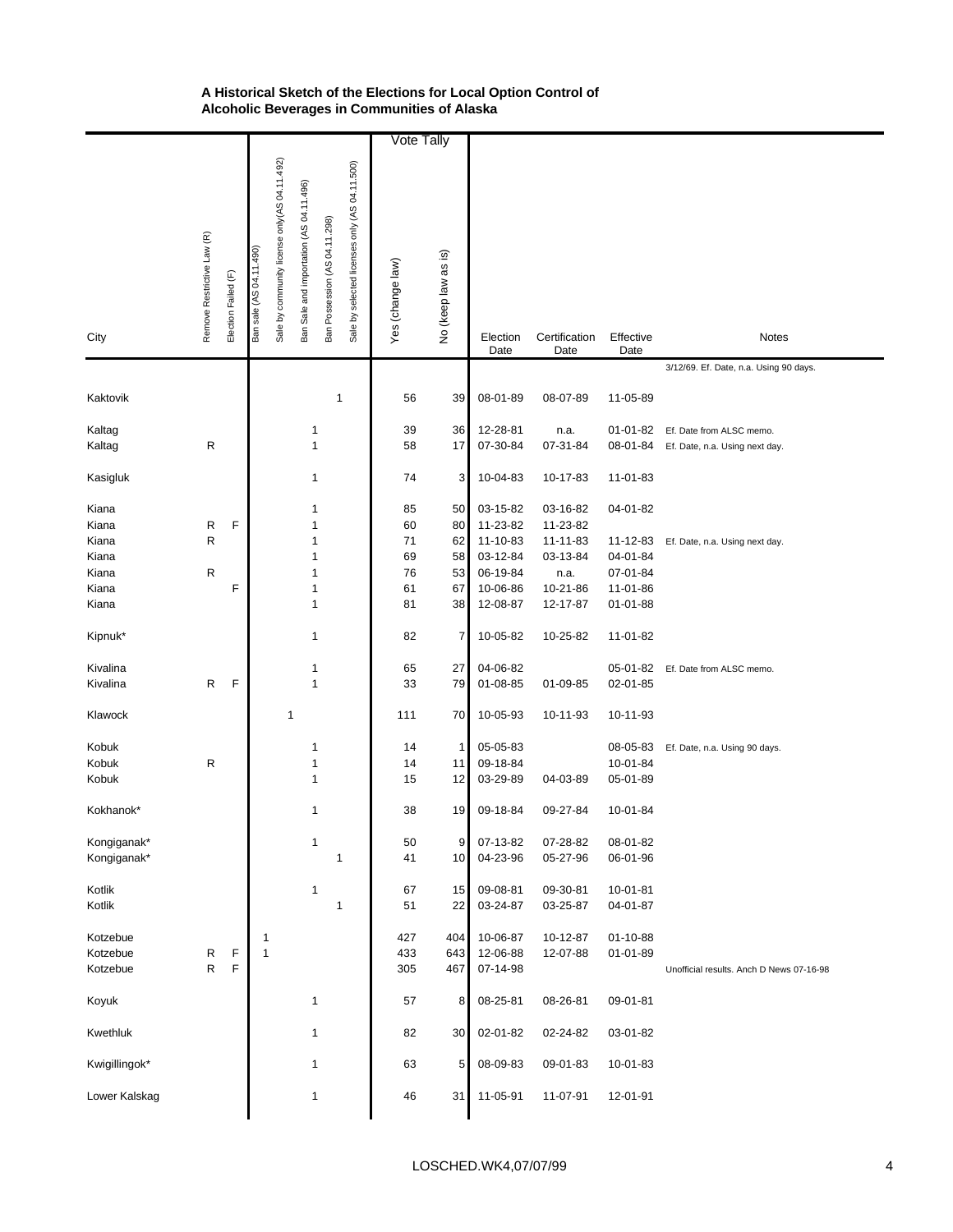|                        |                            |                     |                         |                                               |                                         |                               |                                               | <b>Vote Tally</b> |                     |                      |                       |                      |                           |
|------------------------|----------------------------|---------------------|-------------------------|-----------------------------------------------|-----------------------------------------|-------------------------------|-----------------------------------------------|-------------------|---------------------|----------------------|-----------------------|----------------------|---------------------------|
| City                   | Remove Restrictive Law (R) | Election Failed (F) | Ban sale (AS 04.11.490) | Sale by community license only (AS 04.11.492) | Ban Sale and importation (AS 04.11.496) | Ban Possession (AS 04.11.298) | Sale by selected licenses only (AS 04.11.500) | Yes (change law)  | No (keep law as is) | Election<br>Date     | Certification<br>Date | Effective<br>Date    | Notes                     |
| Manokotak<br>Manokotak |                            |                     |                         |                                               |                                         | $\mathbf{1}$<br>1             |                                               | 79<br>80          | 9<br>8              | 01-29-88<br>01-29-88 | 02-01-88<br>02-01-88  | 03-01-88<br>03-01-88 | One election.             |
|                        |                            |                     |                         |                                               |                                         |                               |                                               |                   |                     |                      |                       |                      |                           |
| Marshall<br>Marshall   |                            |                     |                         |                                               | 1                                       | 1                             |                                               | 42<br>37          | 16<br>34            | 07-25-81<br>10-07-86 | 07-26-81<br>10-13-86  | 08-01-81<br>11-01-86 |                           |
|                        |                            |                     |                         |                                               |                                         |                               |                                               |                   |                     |                      |                       |                      |                           |
| Mekoryuk<br>Mekoryuk   |                            |                     |                         |                                               | 1                                       | 1<br>1                        |                                               | 39<br>48          | 12<br>10            | 10-07-80<br>09-01-81 | 09-02-81              | 10-01-81             | Declared invalid; wording |
| Mekoryuk               |                            |                     |                         |                                               |                                         | 1                             |                                               | 42                | 29                  | 10-07-86             | 10-08-86              | 11-01-86             |                           |
|                        |                            |                     |                         |                                               |                                         |                               |                                               |                   |                     |                      |                       |                      |                           |
| Minto*                 |                            |                     |                         |                                               |                                         | 1                             |                                               | 59                | 34                  | 07-12-83             | 07-21-83              | 08-01-83             |                           |
| Mountain Village       |                            |                     |                         |                                               | 1                                       |                               |                                               | 72                | 52                  | 03-13-84             | 03-19-84              | 04-01-84             |                           |
| Nanwalek/English Bay   |                            |                     |                         |                                               |                                         | 1                             |                                               | 27                | 26                  | 12-10-96             | 12-23-96              | 03-01-96             |                           |
| Nanwalek/English Bay R |                            |                     |                         |                                               |                                         | 1                             |                                               | 47                | 29                  | 01-13-98             | 01-26-98              | 02-01-98             |                           |
| Nanwalek/English Bay   |                            |                     | $\overline{1}$          |                                               |                                         |                               |                                               | 47                | 29                  | 01-13-98             | 01-26-98              | 02-01-98             |                           |
|                        |                            |                     |                         |                                               |                                         |                               |                                               |                   |                     |                      |                       |                      |                           |
| Napakiak               |                            |                     |                         |                                               | 1                                       |                               |                                               | 54                | 14                  | 03-31-82             | 03-31-82              | 04-01-82             |                           |
| Napakiak               |                            |                     |                         |                                               |                                         | 1                             |                                               | 62                | 14                  | 05-05-87             | 05-19-87              | 06-01-87             |                           |
| Napaskiak              |                            |                     |                         |                                               | 1                                       |                               |                                               | 55                | 4                   | 11-01-82             | 11-08-82              | 12-01-82             |                           |
| Naukati                |                            |                     |                         |                                               |                                         |                               | 1                                             | 31                | 13                  | 03-26-96             | 04-08-96              | 05-01-96             |                           |
| Nelson Lagoon          |                            | F                   |                         |                                               |                                         |                               | 1                                             | 4                 | 36                  | 07-26-94             | 08-08-94              |                      |                           |
| Newtok                 |                            |                     |                         |                                               |                                         | 1                             |                                               | 37                | 9                   | 10-30-84             | 11-02-84              | 12-01-84             |                           |
| Nightmute              |                            |                     |                         |                                               | 1                                       |                               |                                               | 32                | 3 <sub>l</sub>      | 02-02-96             | 02-06-96              | 03-01-96             |                           |
| Nightmute              |                            |                     |                         |                                               |                                         | $\mathbf{1}$                  |                                               | 32                | $\overline{a}$      | 02-02-96             | 02-06-96              | 04-09-96             |                           |
| Nikolai                |                            |                     |                         |                                               |                                         | 1                             |                                               | 28                | 16                  | 05-20-97             |                       | 08-5-97              |                           |
| Noatak*                |                            |                     |                         |                                               |                                         | 1                             |                                               | 69                | 53                  | 12-07-82             | 12-22-82              | $01 - 01 - 83$       |                           |
| Nondalton              |                            |                     | $\mathbf{1}$            |                                               |                                         |                               |                                               | 46                | 30                  | 11-10-86             | 12-30-86              | 01-28-87             |                           |
|                        |                            |                     |                         |                                               |                                         |                               |                                               |                   |                     |                      |                       |                      |                           |
| Noorvik                |                            |                     |                         |                                               |                                         | 1                             |                                               | 95                | 46                  | 04-05-82             | 04-06-82              | 05-01-82             |                           |
| Noorvik                | $\mathsf{R}$               | F                   |                         |                                               | $\mathbf{1}$                            |                               |                                               | 58                | 103                 | 04-28-87             | 04-28-87              | 05-01-87             |                           |
|                        |                            |                     |                         |                                               |                                         |                               |                                               |                   |                     |                      |                       |                      |                           |
| Nuiqsut                |                            |                     |                         |                                               | $\mathbf{1}$                            |                               |                                               | 57                | 39                  | 11-21-83             | 11-22-83              | 12-01-83             |                           |
| Nuiqsut                |                            |                     |                         |                                               |                                         | 1                             |                                               | 60                | 56                  | 11-04-86             | 11-12-86              | 12-01-86             |                           |
|                        |                            |                     |                         |                                               |                                         |                               |                                               |                   |                     |                      |                       |                      |                           |
| Nunapitchuk            |                            |                     |                         |                                               | $\mathbf{1}$                            |                               |                                               | 106               | 35                  | 09-15-81             | 10-02-81              | 11-01-81             |                           |
| Nunapitchuk            |                            |                     |                         |                                               |                                         | 1                             |                                               | 75                | 23                  | 10-07-86             | 10-13-86              | 11-01-86             |                           |
| Old Harbor             |                            |                     |                         |                                               |                                         | $\mathbf{1}$                  |                                               | 58                | 48                  | 05-05-83             | 05-22-83              | 06-01-83             |                           |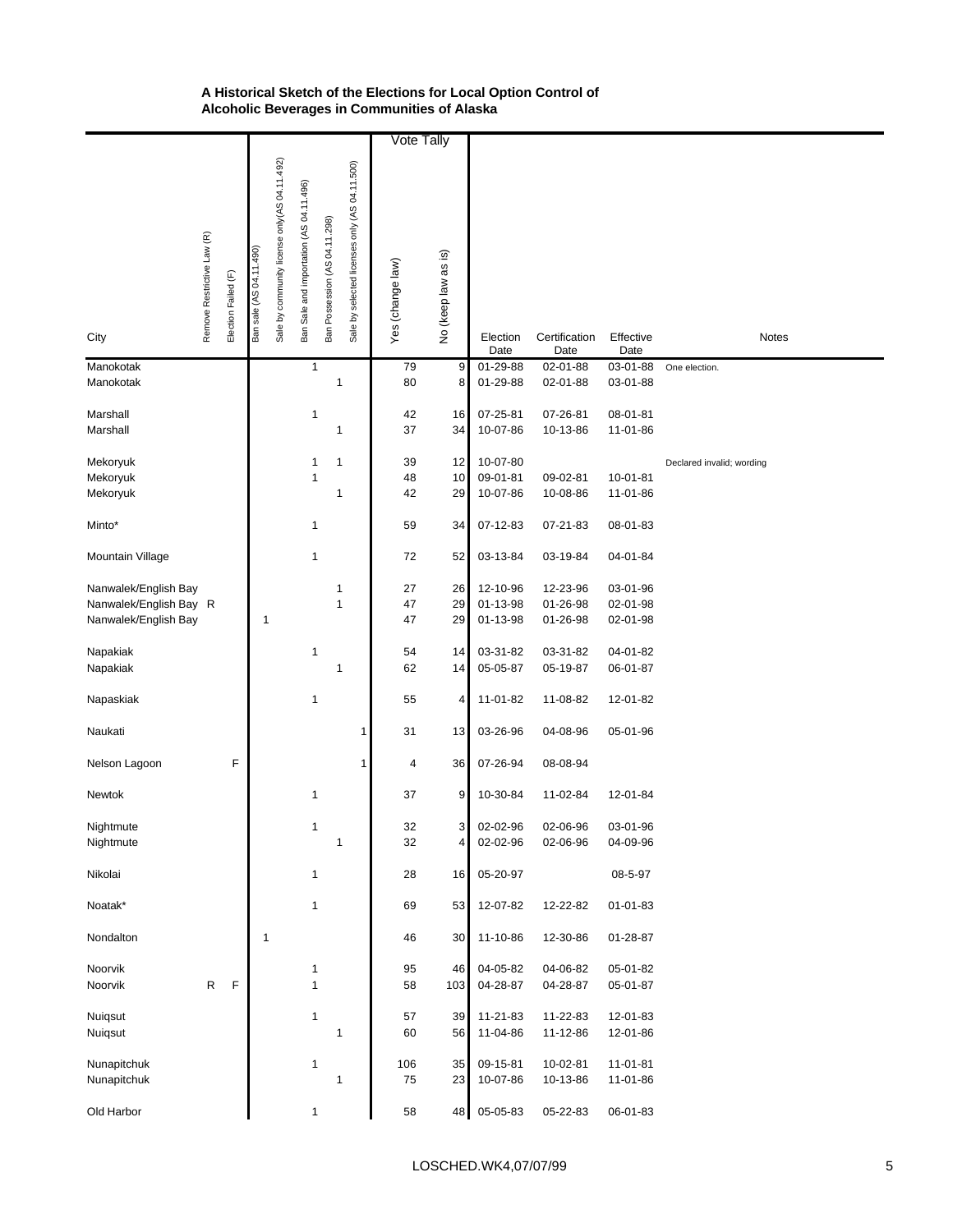|                      |                            |                     |                         |                                               |                                        |                               |                                               | <b>Vote Tally</b> |                             |                  |                       |                   |                                                        |
|----------------------|----------------------------|---------------------|-------------------------|-----------------------------------------------|----------------------------------------|-------------------------------|-----------------------------------------------|-------------------|-----------------------------|------------------|-----------------------|-------------------|--------------------------------------------------------|
| City                 | Remove Restrictive Law (R) | Election Failed (F) | Ban sale (AS 04.11.490) | Sale by community license only (AS 04.11.492) | Ban Sale and importation (AS 04.11.496 | Ban Possession (AS 04.11.298) | Sale by selected licenses only (AS 04.11.500) | Yes (change law)  | <u>@</u><br>No (keep law as | Election<br>Date | Certification<br>Date | Effective<br>Date | <b>Notes</b>                                           |
| Old Harbor           | $\mathsf{R}$               |                     |                         |                                               |                                        | $\mathbf{1}$                  |                                               | 64                | 16                          | 11-16-83         | 11-28-83              | 12-01-83          |                                                        |
| Old Harbor           |                            |                     |                         |                                               | 1                                      |                               |                                               | 37                | 30                          | 04-05-88         | 04-11-88              | 12-01-88          |                                                        |
| Old Harbor           | R                          |                     |                         |                                               | 1                                      |                               |                                               | 46                | 16                          | 10-04-88         |                       |                   | Invalid. Claim polls closed early.                     |
| Old Harbor           | R                          |                     |                         |                                               | 1                                      |                               |                                               | 63                | 15                          | 11-05-91         | 11-06-91              | 12-01-91          |                                                        |
|                      |                            |                     |                         |                                               |                                        |                               |                                               |                   |                             |                  |                       |                   |                                                        |
| <b>Pilot Station</b> |                            |                     |                         |                                               | 1                                      |                               |                                               | 67                | 58                          | 03-08-85         | 03-20-85              | 04-01-85          |                                                        |
|                      |                            |                     |                         |                                               |                                        |                               |                                               |                   |                             |                  |                       |                   |                                                        |
| Platinum             |                            |                     |                         |                                               | 1                                      |                               |                                               | 12                | 9                           | 01-14-82         | 01-25-82              | 02-01-82          |                                                        |
|                      |                            |                     |                         |                                               |                                        |                               |                                               |                   |                             |                  |                       |                   |                                                        |
| Point Hope           |                            |                     |                         |                                               | 1                                      |                               |                                               | 62                | 39                          | 06-29-82         | 07-02-82              | 08-01-82          |                                                        |
| Point Hope           |                            |                     |                         |                                               |                                        | $\mathbf 1$                   |                                               |                   |                             | 10-03-89         | 10-09-89              | 11-01-89          | Tally seems turned around. Call city.                  |
|                      |                            |                     |                         |                                               |                                        |                               |                                               |                   |                             |                  |                       |                   |                                                        |
| Point Lay*           |                            |                     |                         |                                               | 1                                      |                               |                                               | 30                | 15                          | 07-01-86         | 07-11-86              | 08-01-86          |                                                        |
|                      |                            |                     |                         |                                               |                                        |                               |                                               |                   |                             |                  |                       |                   |                                                        |
| Port Alexander       |                            |                     | 1                       |                                               |                                        |                               |                                               | 31                | 16                          | 01-05-82         | 01-11-82              | 02-01-82          |                                                        |
| Port Alexander       | R                          | F                   | 1                       |                                               |                                        |                               |                                               | 8                 | 52                          | 10-04-88         | 10-18-88              |                   | Attempt to allow sale by selected lincensees.          |
|                      |                            |                     |                         |                                               |                                        |                               |                                               |                   |                             |                  |                       |                   |                                                        |
| Port Protection*     |                            |                     |                         |                                               |                                        |                               | 1                                             | 23                | 9                           | 03-27-88         | 04-05-88              | 05-01-88          |                                                        |
|                      |                            |                     |                         |                                               |                                        |                               |                                               |                   |                             |                  |                       |                   |                                                        |
| Quinhagak            |                            |                     |                         |                                               | 1                                      |                               |                                               | 77                | 26                          | 10-30-81         | 10-31-81              | 11-01-81          |                                                        |
| Quinhagak            |                            |                     |                         |                                               |                                        | $\mathbf 1$                   |                                               | 71                | 27                          | 10-06-87         | 10-12-87              | 11-01-87          |                                                        |
|                      |                            |                     |                         |                                               |                                        |                               |                                               |                   |                             |                  |                       |                   |                                                        |
|                      |                            |                     |                         |                                               |                                        |                               |                                               |                   |                             |                  |                       |                   |                                                        |
| Red Devil*           |                            | F                   | 1                       |                                               |                                        |                               |                                               | 12                | 22                          | 07-13-82         |                       |                   | Nothing in Red Devil's folder about 82 vote.           |
| Red Devil*           |                            |                     | 1                       |                                               |                                        |                               |                                               | 17                | 8                           | 02-20-90         | 04-27-90              | 07-26-90          | Found in Sleetmute's folder. Is on ALSC memo.          |
|                      |                            |                     |                         |                                               |                                        |                               |                                               |                   |                             |                  |                       |                   |                                                        |
| Russian Mission      |                            |                     |                         |                                               | 1                                      |                               |                                               | 46                | 22                          | 10-06-87         | 10-27-87              | 11-01-87          |                                                        |
|                      |                            |                     |                         |                                               |                                        |                               |                                               |                   |                             |                  |                       |                   |                                                        |
| Saint Mary's         |                            |                     |                         |                                               | 1                                      |                               |                                               | 63                | 48                          | 09-22-81         | 09-28-81              | 10-01-81          |                                                        |
| Saint Mary's         | R                          |                     |                         |                                               |                                        | 1                             |                                               | 98                | 97                          | 05-18-93         | 05-21-93              |                   | Entire 93 election declared void. Irregularities.      |
| Saint Mary's         |                            |                     | 1                       |                                               |                                        |                               |                                               | 77                | 98                          | 05-18-93         | 05-21-93              |                   | Petitions still valid. New election required.          |
| Saint Mary's         |                            |                     |                         | $\mathbf{1}$                                  |                                        |                               |                                               | 109               | 61                          | 05-18-93         | 05-21-93              |                   |                                                        |
| Saint Mary's         | R                          | F                   |                         |                                               |                                        | 1                             |                                               | 90                | 86                          | 08-23-94         | 09-02-94              | 10-01-94          | Attempt to legalize sale failed; importation ban still |
|                      |                            |                     |                         |                                               |                                        |                               |                                               |                   |                             |                  |                       |                   | in effect.                                             |
| Saint Michael        |                            |                     |                         |                                               |                                        | 1                             |                                               | 27                | 24                          | 04-12-83         | 04-25-83              | 05-01-83          |                                                        |
| Saint Michael        | ${\sf R}$                  |                     |                         |                                               |                                        | 1                             |                                               | 50                | 37                          | 03-21-86         | 03-21-86              | 04-01-86          |                                                        |
| Saint Michael        |                            |                     |                         |                                               |                                        | 1                             |                                               | 39                | 21                          | 08-04-86         | 08-07-86              | 09-01-86          |                                                        |
|                      |                            |                     |                         |                                               |                                        |                               |                                               |                   |                             |                  |                       |                   |                                                        |
| Saint Paul           |                            | F                   |                         |                                               |                                        | $\mathbf{1}$                  |                                               | 47                | 141                         |                  | n.a.                  |                   | El. date sometime in 82. Source: ALSC memo.            |
|                      |                            |                     |                         |                                               |                                        |                               |                                               |                   |                             |                  |                       |                   |                                                        |
| Savoonga             |                            |                     |                         |                                               |                                        | $\mathbf{1}$                  |                                               | 103               | 18                          | 10-14-81         | 10-14-81              | 11-01-81          |                                                        |
| Savoonga             |                            |                     |                         |                                               |                                        | 1                             |                                               | 117               | 56                          | 10-07-97         | 10-10-97              | 12-09-97          |                                                        |
|                      |                            |                     |                         |                                               |                                        |                               |                                               |                   |                             |                  |                       |                   |                                                        |
| Saxman               |                            | F                   | 1                       |                                               |                                        |                               |                                               | 23                | 24                          | 04-21-92         | 04-21-92              |                   |                                                        |
|                      |                            |                     |                         |                                               |                                        |                               |                                               |                   |                             |                  |                       |                   |                                                        |
| Scammon Bay          |                            |                     |                         |                                               |                                        | $\mathbf{1}$                  |                                               | 57                | 10                          | 12-07-81         | 12-08-81              | 01-01-82          |                                                        |
| Scammon Bay          |                            |                     |                         |                                               |                                        | $\mathbf 1$                   |                                               | 71                | 25                          | 10-06-87         | 10-12-87              | 11-01-87          |                                                        |
|                      |                            |                     |                         |                                               |                                        |                               |                                               |                   |                             |                  |                       |                   |                                                        |
| Selawik              |                            |                     |                         |                                               |                                        | 1                             |                                               | 67                | 66                          | 12-14-81         | 12-16-81              | $01 - 01 - 82$    |                                                        |
|                      |                            |                     |                         |                                               |                                        |                               |                                               |                   |                             |                  |                       |                   |                                                        |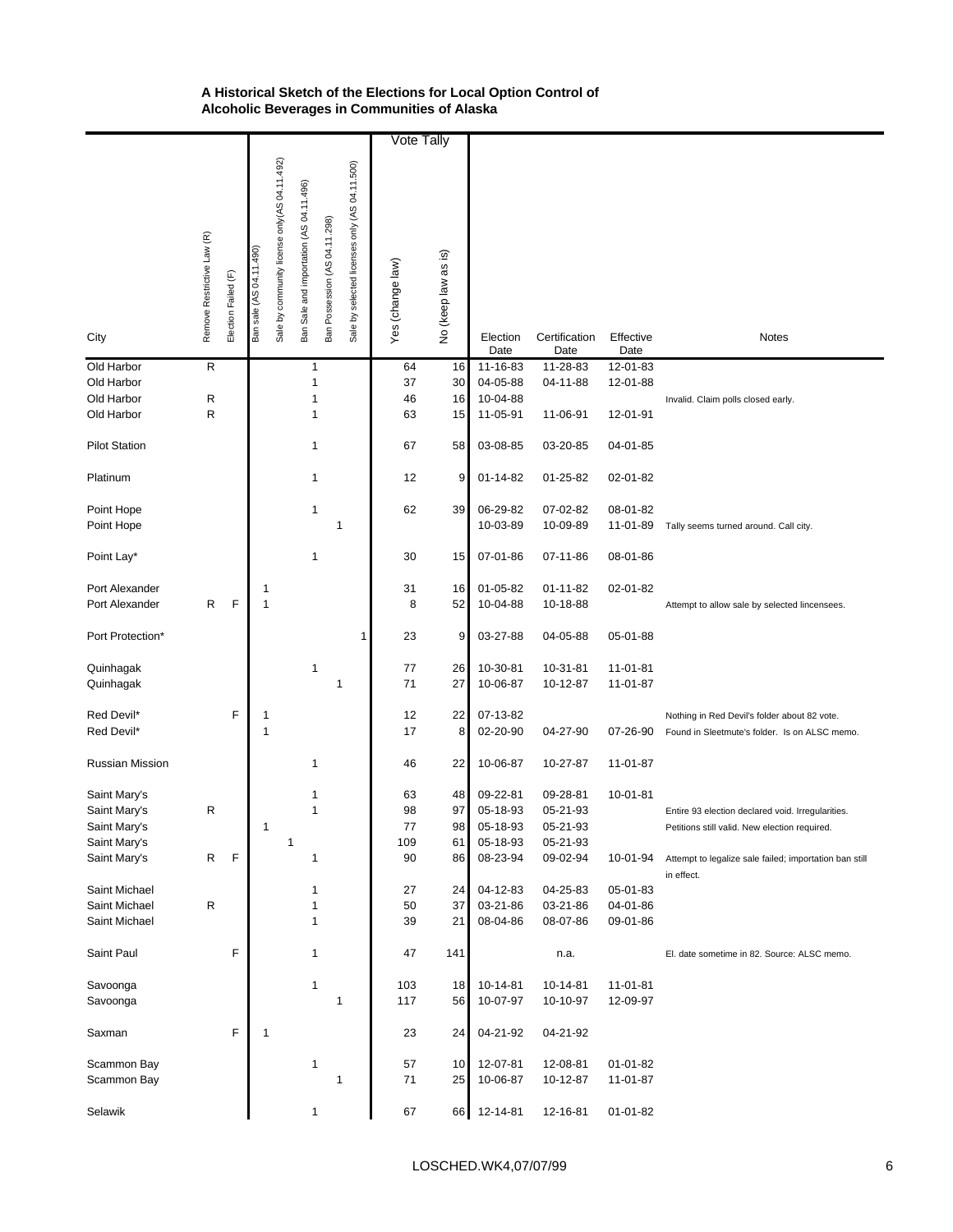|                    |                            |                     |                            |                                               |                                         |                               |                                               | <b>Vote Tally</b> |                     |                  |                       |                   |                                  |
|--------------------|----------------------------|---------------------|----------------------------|-----------------------------------------------|-----------------------------------------|-------------------------------|-----------------------------------------------|-------------------|---------------------|------------------|-----------------------|-------------------|----------------------------------|
| City               | Remove Restrictive Law (R) | Election Failed (F) | 04.11.490)<br>Ban sale (AS | Sale by community license only (AS 04.11.492) | Ban Sale and importation (AS 04.11.496) | Ban Possession (AS 04.11.298) | Sale by selected licenses only (AS 04.11.500) | Yes (change law)  | No (keep law as is) | Election<br>Date | Certification<br>Date | Effective<br>Date | Notes                            |
| Selawik            | $\mathsf{R}$               |                     |                            |                                               |                                         | $\mathbf{1}$                  |                                               | 94                | 64                  | 07-11-83         | 07-12-83              | 07-12-83          | Source: L. Otto's report, p. 54. |
| Selawik            |                            |                     | $\mathbf 1$                |                                               |                                         |                               |                                               | 94                | 64                  | 07-11-83         | 07-12-83              | 07-12-83          |                                  |
| Selawik            |                            |                     |                            |                                               |                                         | 1                             |                                               | 101               | 61                  | 10-29-83         | 10-31-83              | 01-31-84          | Ef. Date, n.a. Using 90 days.    |
| Selawik            | R                          | F                   |                            |                                               |                                         | 1                             |                                               | 69                | 89                  | 12-17-86         | 12-22-86              | $01 - 01 - 87$    |                                  |
| Selawik            |                            | F                   |                            |                                               |                                         | 1                             |                                               | 59                | 83                  | 10-01-91         |                       |                   |                                  |
|                    |                            |                     |                            |                                               |                                         |                               |                                               |                   |                     |                  |                       |                   |                                  |
| Shageluk           |                            |                     |                            |                                               |                                         | 1                             |                                               | 31                | 25                  | 03-08-84         |                       | 04-01-84          |                                  |
| Shageluk           | $\mathsf{R}$               |                     |                            |                                               |                                         | 1                             |                                               | 35                | 27                  | 10-01-91         | 10-14-91              |                   |                                  |
| Shageluk           |                            |                     |                            |                                               |                                         | 1                             |                                               | 31                | 27                  | 06-28-93         | 07-06-93              | 09-01-93          |                                  |
|                    |                            |                     |                            |                                               |                                         |                               |                                               |                   |                     |                  |                       |                   |                                  |
| Shaktoolik         |                            |                     |                            |                                               |                                         | 1                             |                                               | 30                | 23                  | 10-08-81         |                       | 11-01-81          |                                  |
| Shaktoolik         | R                          | F                   |                            |                                               |                                         | 1                             |                                               | 28                | 34                  | 03-13-84         | 03-15-84              | 04-01-84          |                                  |
|                    |                            |                     |                            |                                               |                                         |                               |                                               |                   |                     |                  |                       |                   |                                  |
| Sheldon Point      |                            |                     |                            |                                               |                                         | 1                             |                                               | 26                | 7                   | 08-26-86         | 08-27-86              | 09-01-86          |                                  |
|                    |                            |                     |                            |                                               |                                         |                               |                                               |                   |                     |                  |                       |                   |                                  |
| Shishmaref         |                            |                     |                            |                                               |                                         | 1                             |                                               | 82                | 47                  | 01-04-83         | 01-04-83              | 02-01-83          |                                  |
|                    |                            |                     |                            |                                               |                                         |                               |                                               |                   |                     |                  |                       |                   |                                  |
| Shungnak           |                            |                     |                            |                                               |                                         | 1                             |                                               | 59                | 23                  | 03-02-82         | 03-19-82              | 04-01-82          | Ef. Date from ALSC memo.         |
| Shungnak           | R                          | F                   |                            |                                               |                                         | 1                             |                                               | 26                | 58                  | 12-13-82         | 12-17-82              |                   |                                  |
| Shungnak           | R                          |                     |                            |                                               |                                         | 1                             |                                               | 59                | 43                  | 11-10-86         | 11-14-86              | 12-01-86          |                                  |
| Shungnak           |                            |                     |                            |                                               |                                         | 1                             |                                               | 46                | 44                  | 10-06-87         | 10-10-87              | 11-01-87          |                                  |
|                    |                            |                     |                            |                                               |                                         |                               |                                               |                   |                     |                  |                       |                   |                                  |
| Sleetmute          |                            |                     |                            |                                               |                                         | 1                             |                                               | 23                | 20                  | 07-13-82         | 07-22-82              | 08-01-82          | Ef. Date from ALSC memo.         |
| Sleetmute          | R                          |                     |                            |                                               |                                         | 1                             |                                               | 22                | 14                  | 07-15-86         | 07-24-86              | 07-25-86          | Ef. Date, n.a. Using next day.   |
|                    |                            |                     |                            |                                               |                                         |                               |                                               |                   |                     |                  |                       |                   |                                  |
| <b>Stebbins</b>    |                            |                     |                            |                                               |                                         | 1                             |                                               | 49                | 7                   | 07-28-81         | 07-30-81              | 08-01-81          | Ef. Date from ALSC memo.         |
| Stebbins           | R                          | F                   |                            |                                               |                                         | 1                             |                                               | 19                | 88                  | 08-25-87         | 10-08-87              | 11-01-87          |                                  |
|                    |                            |                     |                            |                                               |                                         |                               |                                               |                   |                     |                  |                       |                   |                                  |
| Stevens Village*   |                            |                     |                            |                                               |                                         | 1                             |                                               | 31                | 11                  | 06-05-84         | 06-15-84              | 07-01-84          |                                  |
|                    |                            |                     |                            |                                               |                                         |                               |                                               |                   |                     |                  |                       |                   |                                  |
|                    |                            |                     |                            |                                               |                                         |                               |                                               |                   |                     |                  |                       |                   |                                  |
| Tanacross*         |                            |                     |                            |                                               |                                         | 1                             |                                               | 32                | 5                   | 05-17-88         | 05-31-88              | 06-01-88          |                                  |
|                    |                            |                     |                            |                                               |                                         |                               |                                               |                   |                     |                  |                       |                   |                                  |
| Tanana             |                            |                     |                            | 1                                             |                                         |                               |                                               | 90                | 15                  | 01-12-82         | 01-13-82              | 02-01-82          |                                  |
|                    |                            |                     |                            |                                               |                                         |                               |                                               |                   |                     |                  |                       |                   |                                  |
| Tatitlek*          |                            |                     |                            |                                               |                                         | 1                             |                                               | 28                | 15                  | 08-23-83         | 09-13-83              | 10-01-83          |                                  |
|                    |                            |                     |                            |                                               |                                         |                               |                                               |                   |                     |                  |                       |                   |                                  |
| Teller             |                            |                     |                            |                                               |                                         | 1                             |                                               | 47                | 31                  | 05-16-83         | 05-16-83              | 06-01-83          |                                  |
| Teller             | ${\sf R}$                  |                     |                            |                                               |                                         | $\mathbf{1}$                  |                                               | 55                | 41                  | 11-13-97         | 11-14-97              | 01-14-98          |                                  |
| Teller             |                            |                     | 1                          |                                               |                                         |                               |                                               | 55                | 41                  | 11-13-97         | 11-14-97              | 01-14-98          |                                  |
|                    |                            |                     |                            |                                               |                                         |                               |                                               |                   |                     |                  |                       |                   |                                  |
| Tetlin*            |                            |                     |                            |                                               |                                         | $\mathbf{1}$                  |                                               | 54                | 7                   | 12-07-82         | 12-22-82              | $01 - 01 - 83$    |                                  |
|                    |                            |                     |                            |                                               |                                         |                               |                                               |                   |                     |                  |                       |                   |                                  |
| Togiak             |                            |                     |                            |                                               |                                         | $\mathbf{1}$                  |                                               | 96                | 23                  | 05-03-82         | 05-04-82              | 06-01-82          |                                  |
| Togiak             |                            |                     |                            |                                               |                                         | 1                             |                                               | 80                | 38                  | 10-07-86         | 10-31-86              | 11-01-86          |                                  |
|                    |                            |                     |                            |                                               |                                         |                               |                                               |                   |                     |                  |                       |                   |                                  |
|                    |                            |                     |                            |                                               |                                         |                               |                                               |                   |                     |                  |                       |                   |                                  |
| <b>Toksook Bay</b> |                            |                     |                            |                                               |                                         | 1                             |                                               | 78                | 32                  | 11-23-81         | 11-23-81              | 12-01-81          |                                  |
|                    |                            |                     |                            |                                               |                                         |                               |                                               |                   |                     |                  |                       |                   |                                  |
| Tuluksak           |                            |                     |                            |                                               |                                         | $\mathbf{1}$                  |                                               | 61                | 16                  | 10-05-82         | 10-05-82              | 11-01-82          |                                  |